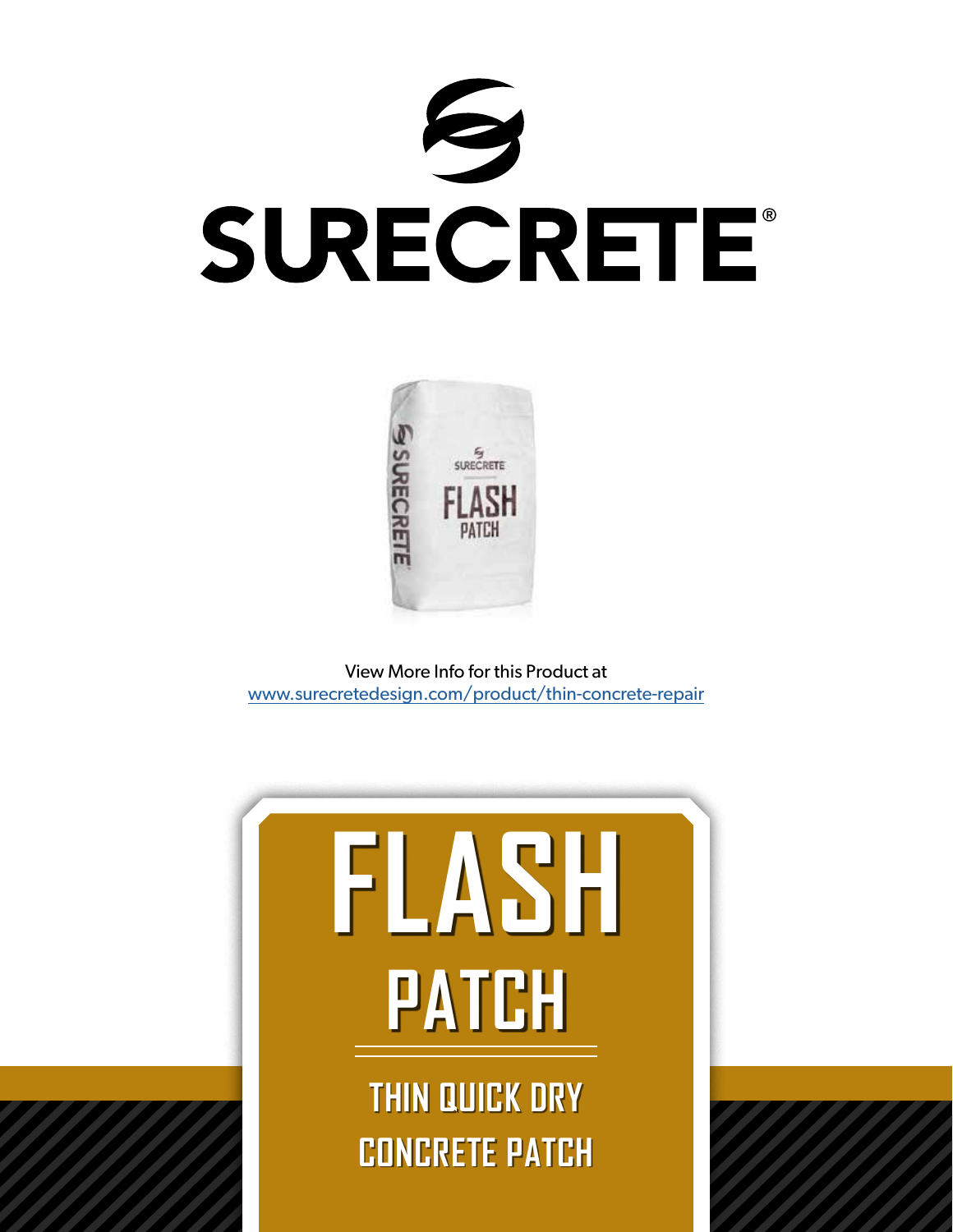## **DESCRIPTION**

Flash Patch™ is a single component, high compressive strength, self-bonding, cement-based patching compound that sets up rapidly, with a 10-minute working time. Due to its relatively fine aggregate (sand), it may be feathered to nearly zero. Flash Patch™ may be overlaid or put in service the same day the patch is applied; there is no lengthy cure time required (see time-lines below).

Flash Patch™ offers superior bonding power without additional bonding agents, able to patch low spots, divots, and spalls in concrete floors. Flash Patch™ is designed for heavy traffic repairs, as it has the resilience to patch commercial loading docks, parking lots, walkways, entryways, and parking garages.

#### **BENEFITS**

- Stronger Bond Strength then liquid polymer products
- High Compressive Strength
- Fast Setup and Cure Times
- Tint able via SC TruColor<sup>™</sup>

## SURFACE PREP

The principles for surface preparation for Flash Patch™ are aligned with cement-based overlays placed on concrete and remain constant; the substrate must be:

- **1. Clean:** The surface must be free of dust, dirt, oil, grease, paints, glues, sealers, curing agents, efflorescence, chemical contaminants, rust, algae, mildew and other foreign matter that may serve as a bond breaker.
- **2. Cured:** Any concrete must be sufficiently cured to have sufficient hydration, approximately 7 - 14 days depending on temperatures and humidity.
- **3. Sound:** No system should be placed upon concrete that is flaking, spalling, or has hibernating spalling.
- **4. Profiled:** Proper profile should follow the standard established by the International Concrete Repair Institute (ICRI) Technical Guideline no. 03732 for **C**oncrete **S**urface **P**rofile (CSP).

The established profile is categorized as CSP-1 through CSP-4. The most common means to properly profile many concrete slabs (especially exterior slabs) is through the use a pressure washer equipped with a turbo-tip and the use of SCR (see [SCR TDS\)](https://www.surecretedesign.com/tds/surface-prep-scr-tds.pdf).

Some concrete slabs that are hard troweled or that are not sound may require more aggressive profiling through diamond grinding or shot blasting.

## TEMPERATURE / CURE

- 1. Air and substrate surface temperatures shall range between 40°F (10°C) and 85°F (29°C) during placement and remain within range for a minimum of 4 hours after placement.
- 2. No precipitation should occur during or within 3 hours of placement.
- 3. Temperature must remain above freezing for a minimum of 24 hours after placement.
- 4. Cure / set times @ 77°F (25°C) ambient temperature
	- a. initial set in  $15 25$  minutes
	- b. light traffic in 45 60 minutes
	- c. heavy traffic in 3 6 hours.

# **QUICK FACTS**

#### **PRODUCT NAME** Flash Patch™

## **PACKAGING**

50 lb. Bag (22.7 kg)

#### **COVERAGE**

1 - 50 lb. (22.7 kg) bag of Flash Patch™ = approximately 11 ft²  $@V_2"$  (1 m<sup>2</sup>  $@$  13 mm)

#### **MIX RATIO / WATER DEMAND**

 $4 - 4$   $\frac{1}{2}$  gt. (3.8 – 4.3 liter) water to 1 – 50 pound (22.7 kg) bag of Flash Patch™.

Optional - Add (1) SC TruColor (Color Pack) to (1) 50 pound (22.7 kg) bag (see SC TruColor TDS)

## CRACK TREATMENT

Cracks may require treatment: Refer to [SCT-22](https://www.surecretedesign.com/tds/surface-prep-sct-22-tds.pdf)™ Crack and Spall Treatment and **SCT-EP™** Epoxy Crack Treatment TDS to evaluate crack as static or structural to set expectation of treatment. Flash Patch™ may fill large voids created by random cracking, but large or structural cracks have sufficient movement to "telegraph" through Flash Patch™ applications. Bridging construction joints in concrete, is never recommended, as they will also "telegraph" through Flash Patch™ applications.

## MIXING / APPLICATION

#### NOTE:

- Commonly, full 50 lb. bags of Flash Patch™, may not be required for patching your surface. Ensure opened bags are kept in a sealed container.
- No more material should be mixed than can be placed in 10 minutes.
- Weighing dry bag mix with a scale is most accurate, what follows below will work with volumetric measuring alone.

#### **Small Batch (1 qt. dry /.95 liter dry)**

- 1. Add 8 oz. or 1 cup (.24 liter) water for each 1 qt. dry (.95 liter) Flash Patch™ to an appropriately sized vessel.
- 2. Begin adding dry mix to water while running mixer. Mix with an appropriately sized mixer (from a cordless drill with a "jiffy" style blade to a heavy-duty mixer or  $\frac{1}{2}$ " (12.7 mm) 450 – 600 rpm drill equipped with a cage mixing blade.)
- 3. Scrape side of pail with a margin trowel to ensure all dry product is incorporated into the wet mix.
- 4. Continue to mix for a minimum of 30 seconds after all ingredients are combined to achieve a lump-free consistency. Additional water may be added up to a total of 9 oz (.27 liter) water to 1 qt. (.95 liter) dry mix.

#### **Large Batch (Full Bag)**

- 1. Add approximately 4 quarts (3.8 liters) water to a 5 gal. (18.9 liter) pail.
- 2. Add 1 SC TruColor™ (premeasured color pack) if desired.
- 3. Mix with a hand-held concrete mixer, such as an Eibenstock model #EHR 20R or a  $\frac{1}{2}$ " (12.7 mm) 450 – 600 rpm drill equipped with a cage mixing blade for a minimum of 15 seconds.